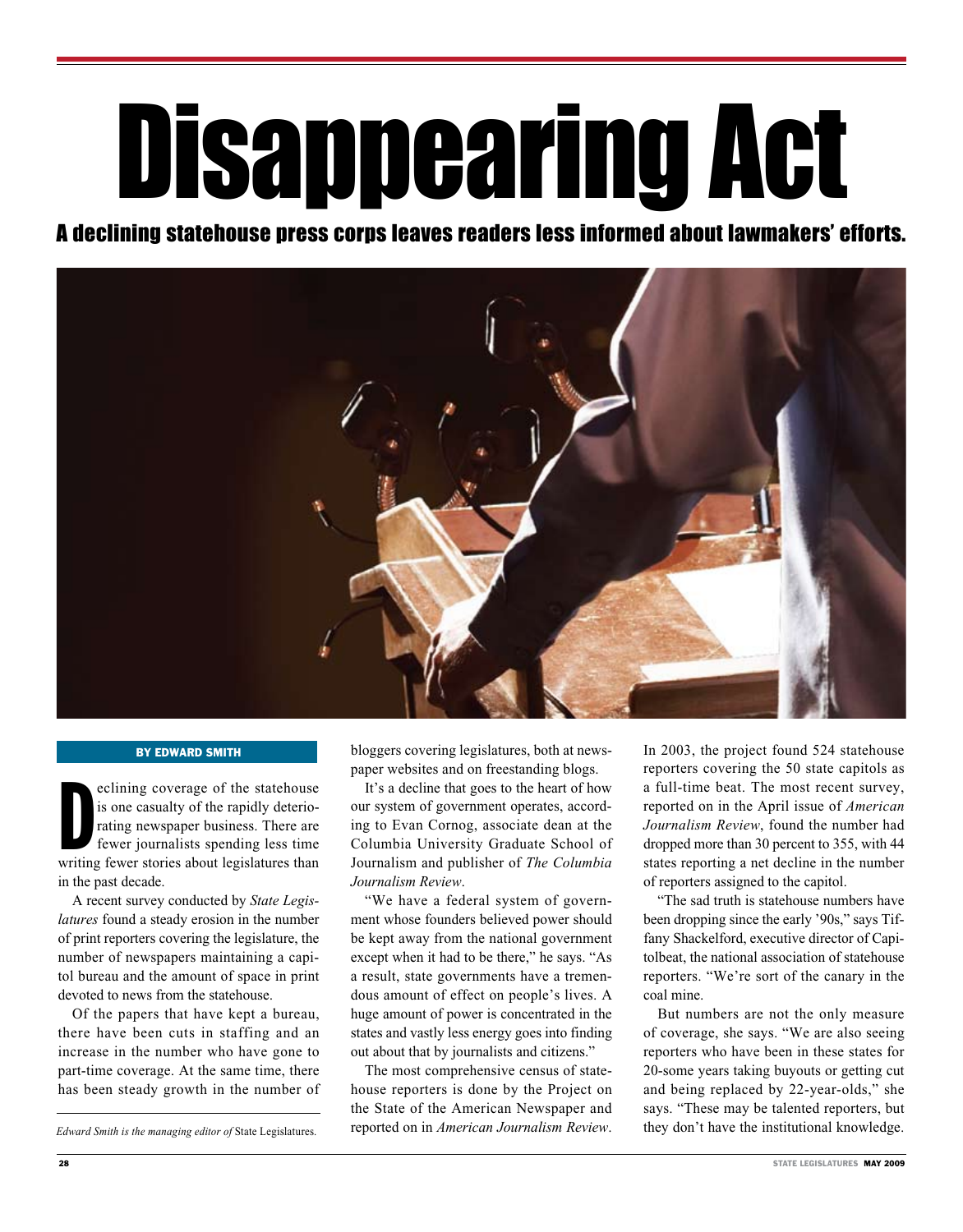And the statehouse beat is one of the most complex in the nation."

While it is not clear the reduced coverage has the same effect, closing newspapers does appear to have a negative effect on participation in public life, according to a study published in March by Sam Schulhofer-Wohly and Miguel Garridoz of Princeton University's Woodrow Wilson School. They attempted to gauge what effect closing *The Cincinnati Post* had on the northern Kentucky suburbs where it was widely circulated. They concluded that closing the paper at the end of 2007 "reduced the number of people voting in elections and the number of candidates for city council, city commission and school board in the Kentucky suburbs, and raised incumbent council and commission members' chances of keeping their jobs."

While the pressure is on to make cuts throughout newsrooms, some top editors still see coverage of the statehouse as a key part of their mission.

"We view statehouse coverage as part of local news, and it is just as important as covering City Hall," says Martin Kaiser, editor of the *Milwaukee Journal Sentinel* and vicepresident of the American Society of Newspaper Editors. "We have three reporters full time in Madison and have had that for at least eight years."

Kaiser says his newspaper may be unusual and, looking more broadly, thinks the attention given to capitol news is based partly on the state and also on the proximity of the newspaper to the capitol. In Illinois, for example, his experience was that news about Chicago politics and government often overshadowed what happened in Springfield.

Kaiser says newspapers also face the challenge not only of reporting on state government, but doing it in a way that will attract readers. "There's a struggle over making governmental news matter to people."

#### BUSINESS IS SHRINKING

There is no question newsrooms are contracting. Every week for the past few years it seems there is a new report of layoffs or buyouts at newspapers large and small. Nailing down exactly how many jobs have been lost is more difficult.

Although definitive figures are not available, the second half of 2008 saw devastating cuts. Gannet slashed about 3,000 jobs, McClatchy another 2,500, Tribune more than 1,000. The U.S. Department of Labor estimates about 21,000 newspaper industry jobs disappeared in 2008. This year the trend may accelerate. Several newspapers have been put up for sale and as of early April, two of them, the *Rocky Mountain News* in Denver and the *Seattle Post-Intelligencer,*  closed when no buyers emerged.

Other studies also show a steep decline in the number of reporters, editors and photographers. The Project for Excellence in Journalism releases an annual study that looks at a wide variety of issues dealing with news coverage. The 2008 report concluded that some 5,400 newsroom jobs had been lost in the decade ending in 2007, nearly 10 percent of the newspaper editorial workforce. The



## *Reporters, Bloggers Weigh In*

State Legislatures' survey, sent to more<br>Sthan 500 reporters and editors, found *tate Legislatures'* survey, sent to more plenty of change and some stability in statehouse newsrooms. Responses came from reporters in 18 states. About 100 bloggers were sent a separate survey and responses were received from 13 states. These were the highlights.

 $\triangle$  Statehouse reporters working full-time tended to be veterans; 61 percent have covered the capitol for more than five years.

 $\triangle$  56 percent of the reporters say their newspaper does not maintain a capitol bureau.

 $\triangle$  54 percent say their paper devotes less space to covering the legislature than 10 years ago; 43 percent report their paper devotes about the same amount of space to coverage; 3 percent say they devote more space.

 $\triangle$  43 percent say their newspaper assigned two to four reporters to statehouse coverage 10 years ago. Now, only 31 percent report two to three reporters covering the legislature. No one reported four.

 $\triangle$  59 percent of reporters say they use blogs, many for breaking stories; 31 percent use video; and 6 percent use podcasts.

 $\triangle$  56 percent of reporters agree their website has changed the way they cover the legislature, but only 34 percent think it has improved coverage. 73 percent of bloggers think mainstream news organizations have changed how they cover the statehouse because of the Internet.

 $\triangle$  Only 28 percent of reporters say the website has increased the number of stories filed on the legislature, suggesting either more stories end up online because there is less space in the paper or most stories are repurposed from the web into print.

 $\triangle$  62 percent of print reporters say blogs on state politics increase the amount of information available to the public. 91 percent of bloggers think blogs have increased the amount of information.

 $\triangle$  Only 44 percent of print reporters say the quality of the information has increased because of blogs. 82 percent of bloggers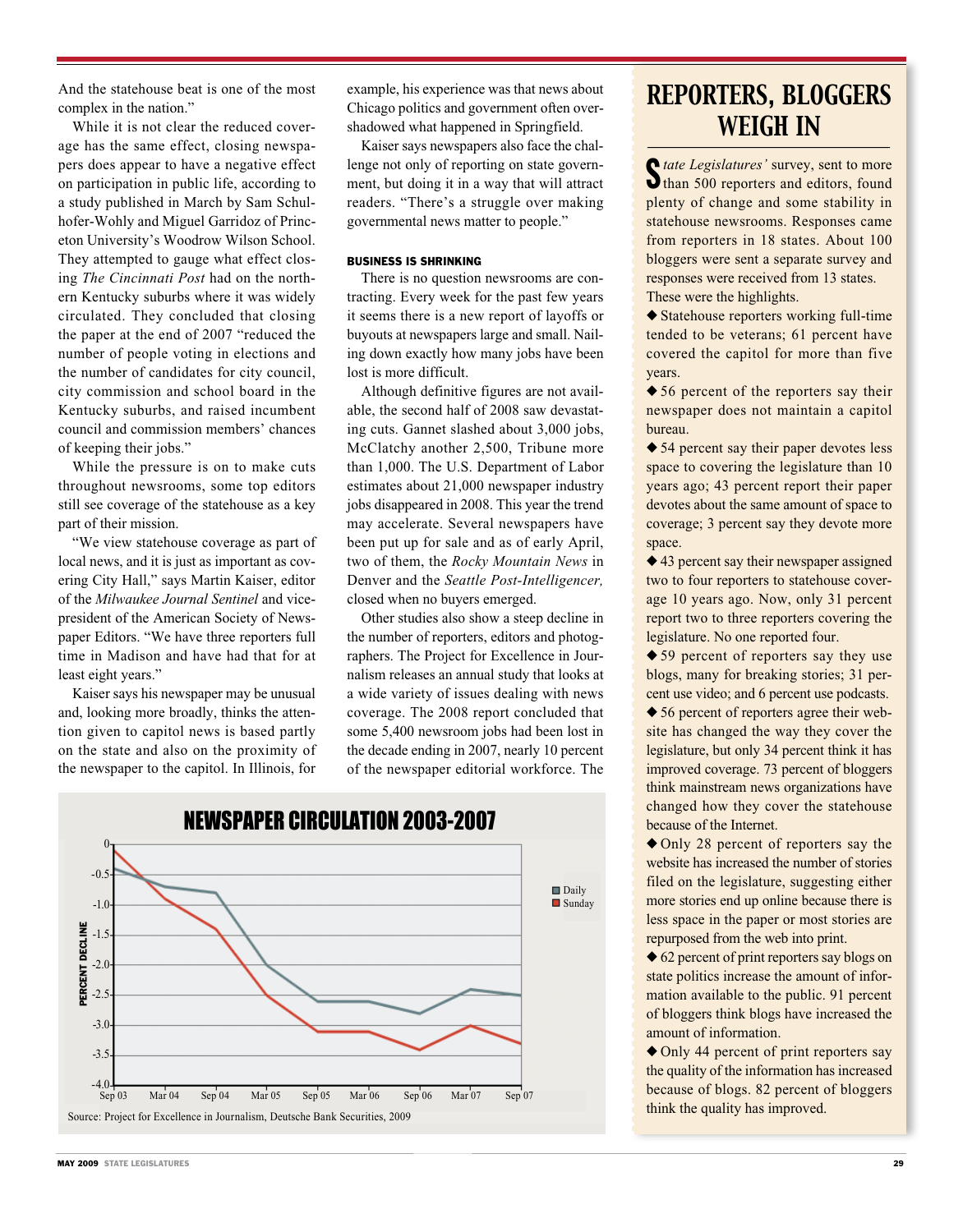## **BLOGS FILL SOME OF THE GAPS** American Society of Newspaper Editors has conducted a newsroom census since 1978.

s the statehouse press corps c<br>dwindle, who will replace it? s the statehouse press corps continues to

Perhaps bloggers. Across the country, hundreds of bloggers are reporting on legislatures.

One is Scott Henson. For a decade, he's watched the declining number of reporters covering the Texas Legislature. "We really are losing a national treasure," says Henson. "I feel like the daily newspapers' decline is heart wrenching and horrifying, and I don't know how democracy functions without it."

To pick up some of the gaps in coverage, Scott started gritsforbreakfast.com, a blog that covers the ins and outs of the Legislature. Blogs such as his, along with other social media tools such as podcasting and Twitter, have been gaining momentum with the public as a source of information on news and politics.

"Gone are the days when people say 'blog,' what does that mean? " says Richard Roesler, a blogger for eyeonolympia. com at the *Spokesman-Review* newspaper in Spokane, Wash.

In NCSL's survey of bloggers and print reporters, 59 percent of the reporters said they blog on a website run by a news organization to cover the state legislature. But 77 percent of bloggers who answered said they host a stand-alone blog.

"Blogging is not the type of journalism that relies on access, but what bloggers do more often is go through the paper trail," says Henson. "A blogger is more likely to get a public policy report and quote from it or analyze the details."

While reporters try to include all sides of an issue in a story, he says, bloggers are not necessarily operating under those rules.

The explosion of bloggers means someone is watching the store, says Tiffany Shackelford, executive director of CaptiolBeat, an organization of statehouse reporters.

"Some of them are great; some of them are not so great," she says. "But the point is, someone is covering [state legislatures] and that's a good thing."

NCSL's survey found that 44 percent

of statehouse reporters surveyed say blogs have affected the quality of information available to the public about their state legislature.

"Blogs are places where you can put stuff that would otherwise stay in the notebook," says Roesler. "It's often interesting, relevant stuff that appeals to specialized readers."

The editor of the *Milwaukee Journal Sentinel* agrees bloggers can fill the need for those who want more detail about the Legislature.

"If you're really into this stuff, it's there," says Martin Kaiser, who is also vice-president of the American Society of Newspaper Editors. "We feel it's important to cover it some way."

Although bloggers can play some role in replacing traditional reporters and print stories, they cannot entirely fill the gap. "There are not enough of them, and in 40 percent of legislatures, they can't get access," says Shackelford.

Henson says credentials are not essential. In Texas, the Legislature has made information accessible to bloggers and the public on its website. "I've seen relatively inexperienced bloggers come up with insider scoops they are getting from publicly sourced information that was way ahead of the mainstream media."

Blogs are not immune to what is going on in the newspaper industry. Roesler has seen several blogs associated with newspapers dry up over the past few months because reporters left a paper.

Blogs also face challenges as a business. For Henson, gritsforbreakfast.com is a hobby, not a full-time job. The key to staying in business is to have advocacy groups and the private sector lend their support and advertising dollars—to blogs, he says.

"There are bloggers who can fill the newly created gaps in the media," he says. "Blogs are providing information and analysis that no one else is covering."

But he knows there's a chance he might be having grits for breakfast each morning—on his plate, not his computer.

*—Meagan Dorsch, NCSL*

conducted a newsroom census since 1978. Its 2008 report found that about 2,400 journalists left newsrooms in 2007, the largest decline in at least 30 years, and that 3,800 had left since 2001.

Newspapers remain a key source of information, however; more than 50 million papers are sold daily in the United States.

#### LOSS FOR READERS

Fewer reporters covering the statehouse and less space in the newspaper to print their stories add up to an ill-informed public, in the view of reporters on the front line.

"More of the coverage is probably horse race and political, and less of the meaty kind of policy analysis that you can do when you have more people and more time," says Dan Weintraub of the *Sacramento Bee*, who has been covering politics and government in California's capital since 1987.

He said the capitol press corps there probably peaked two years ago and then went into a steep decline, leaving a statehouse reporting pool about the same size as that of the 1960s.

"During the first three years of [Governor Arnold] Schwarzenegger's administration, the press corps did the best job covering policy that I have ever seen. People dug into the details of his proposals and his actions and wrote about them and analyzed them," he says. "Now there is much less of that. Reporters are covering multiple beats within the Capitol or politics, and they just don't have time or space to get into as much depth. That's a loss for the readers, definitely, and for the political process."

Jim Gaines, who covers the Kentucky General Assembly for the *Daily News* in Bowling Green, also sees less coverage, and it's less sophisticated.

"People have less of a sense of just how much state government affects their daily lives. When there aren't enough reporters to translate legislative language into plain language, state government becomes just one more thing people don't understand and don't think they can influence," he says.

"People actually become hostile to their own elected representatives when they don't know what legislators are doing. If they could read regularly about what legislative decisions actually mean for them, they'd be more apt to become politically involved."